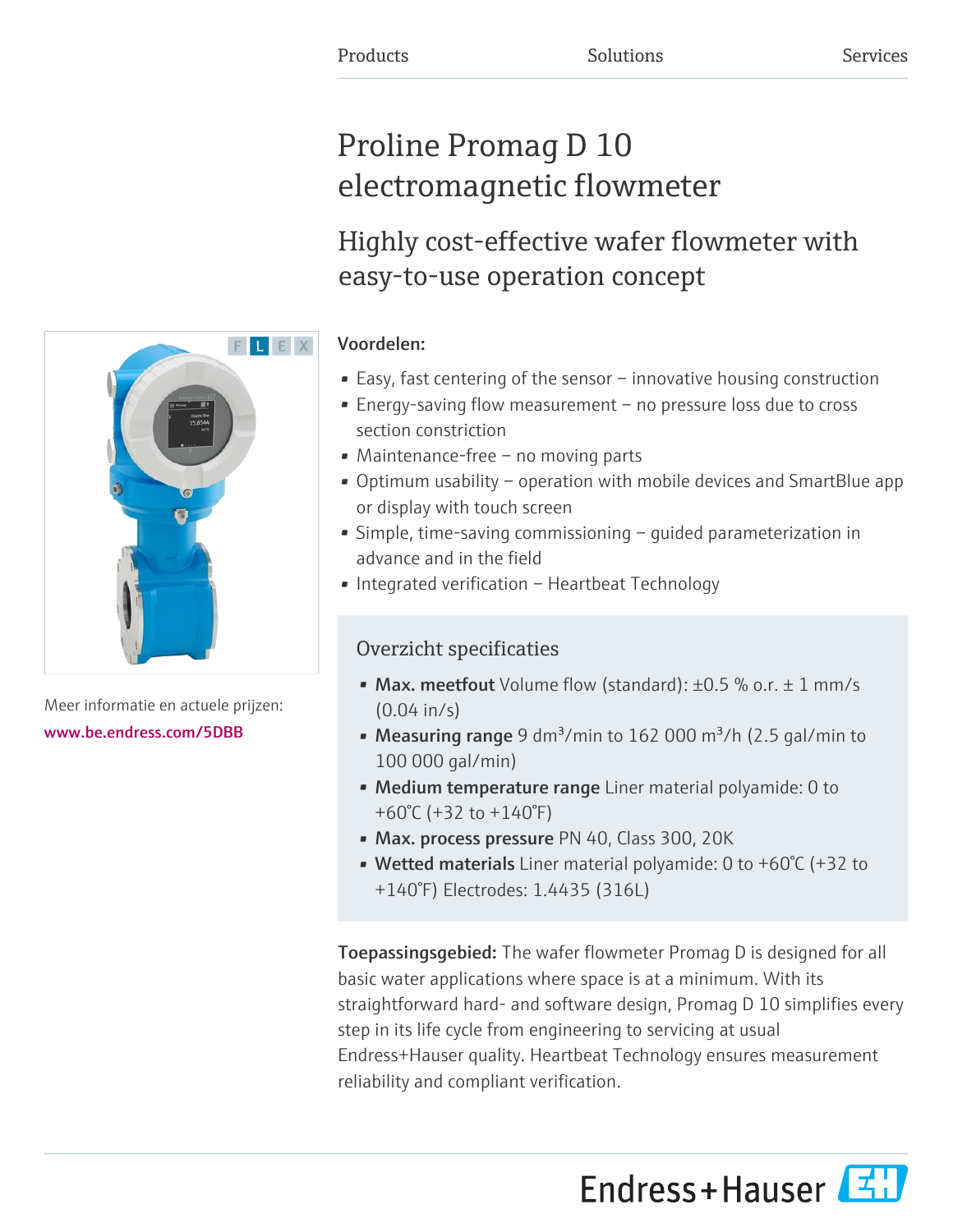# Kenmerken en specificaties

Liquids Meetprincipe

Electromagnetic

# Product headline

Highly cost-effective wafer flowmeter with easy-to-use operation concept.

For basic water applications, optimized for limited space and plastic pipe installations.

# Sensor features

Easy, fast centering of the sensor – innovative housing construction. Energy - saving flow measurement – no pressure loss due to cross section constriction. Maintenance  $-$  free  $-$  no moving parts. Short face-to-face length and low weight. Integrated ground disks made of stainless steel. International drinking water approvals.

# Transmitter features

Optimum usability – operation with mobile devices and SmartBlue app or display with touch screen. Simple, time-saving commissioning – guided parameterization in advance and in the field. Integrated verification – Heartbeat Technology.

2-line display with push buttons. Device as compact or remote version. HART.

#### Nominal diameter range

DN 25 to 100 (1 to 4")

#### Wetted materials

Liner material polyamide: 0 to  $+60^{\circ}$ C ( $+32$  to  $+140^{\circ}$ F) Electrodes: 1.4435 (316L)

# Measured variables

Volume flow, conductivity, mass flow

# Max. meetfout

Volume flow (standard):  $\pm 0.5$  % o.r.  $\pm$  1 mm/s (0.04 in/s)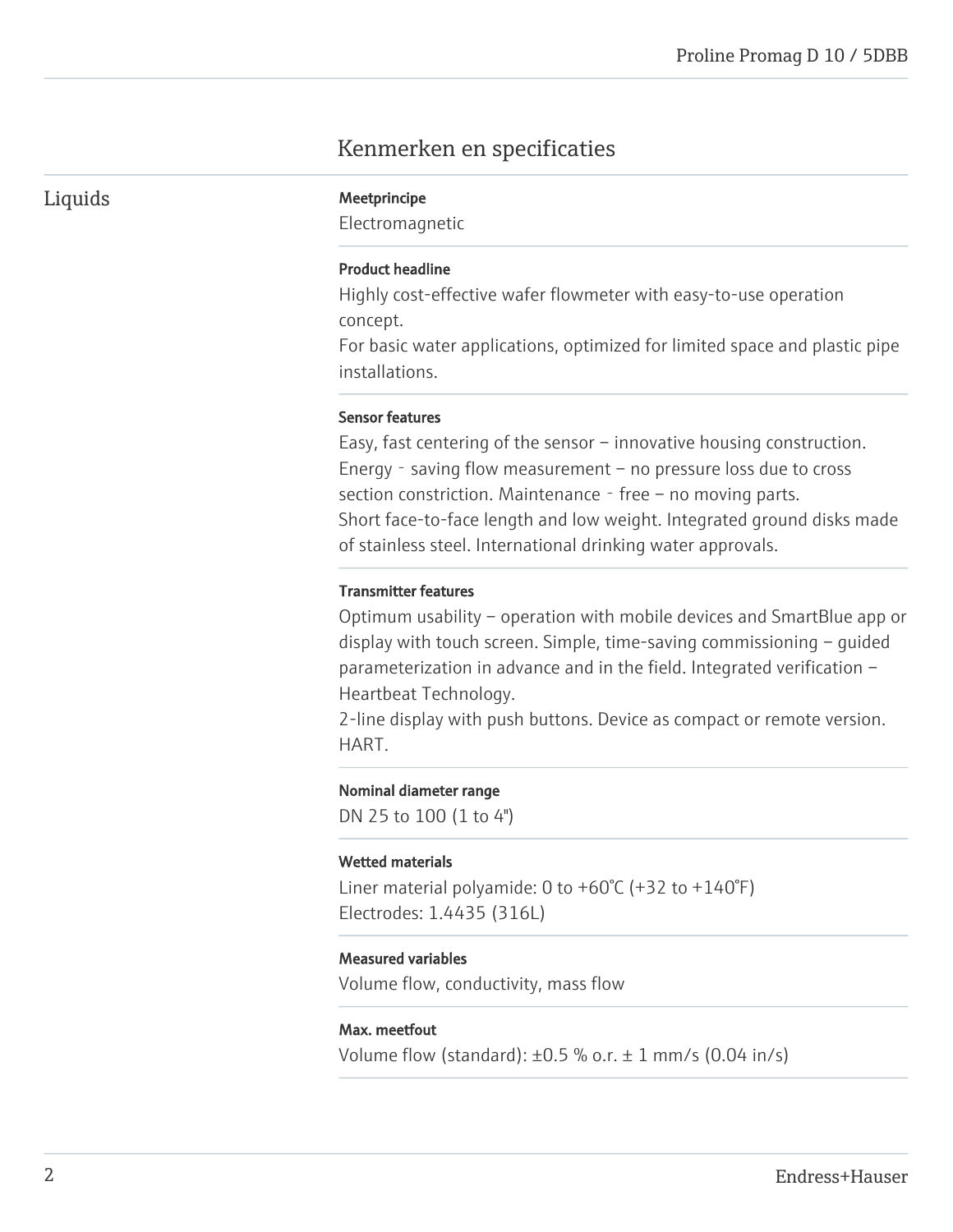# Liquids

# Measuring range

9 dm<sup>3</sup>/min to 162 000 m<sup>3</sup>/h (2.5 gal/min to 100 000 gal/min)

Max. process pressure PN 40, Class 300, 20K

Medium temperature range Liner material polyamide: 0 to +60°C (+32 to +140°F)

Ambient temperature range -40 to 60°C (-40 to 140°F)

Sensor housing material DN 25 to 100 (1 to 12"): AlSi10Mg, coated

Transmitter housing material Polycarbonat; AlSi10Mg, coated

Degree of protection Compact version: IP66/67, type 4X enclosure Sensor remote version (standard): IP66/67, type 4X enclosure

# Display/Operation

LCD display with touch & auto rotate

# **Outputs**

4-20 mA HART (active/passive), Pulse/frequency/switch output Modbus RS485, 4-20 mA

# Digital communication

HART, MODBUS RS485

# Power supply

DC 24 V AC 100 to 230 V AC 100 to 230 V / DC 24 V (non-hazardous area)

# Hazardous area approvals

CSA, GP